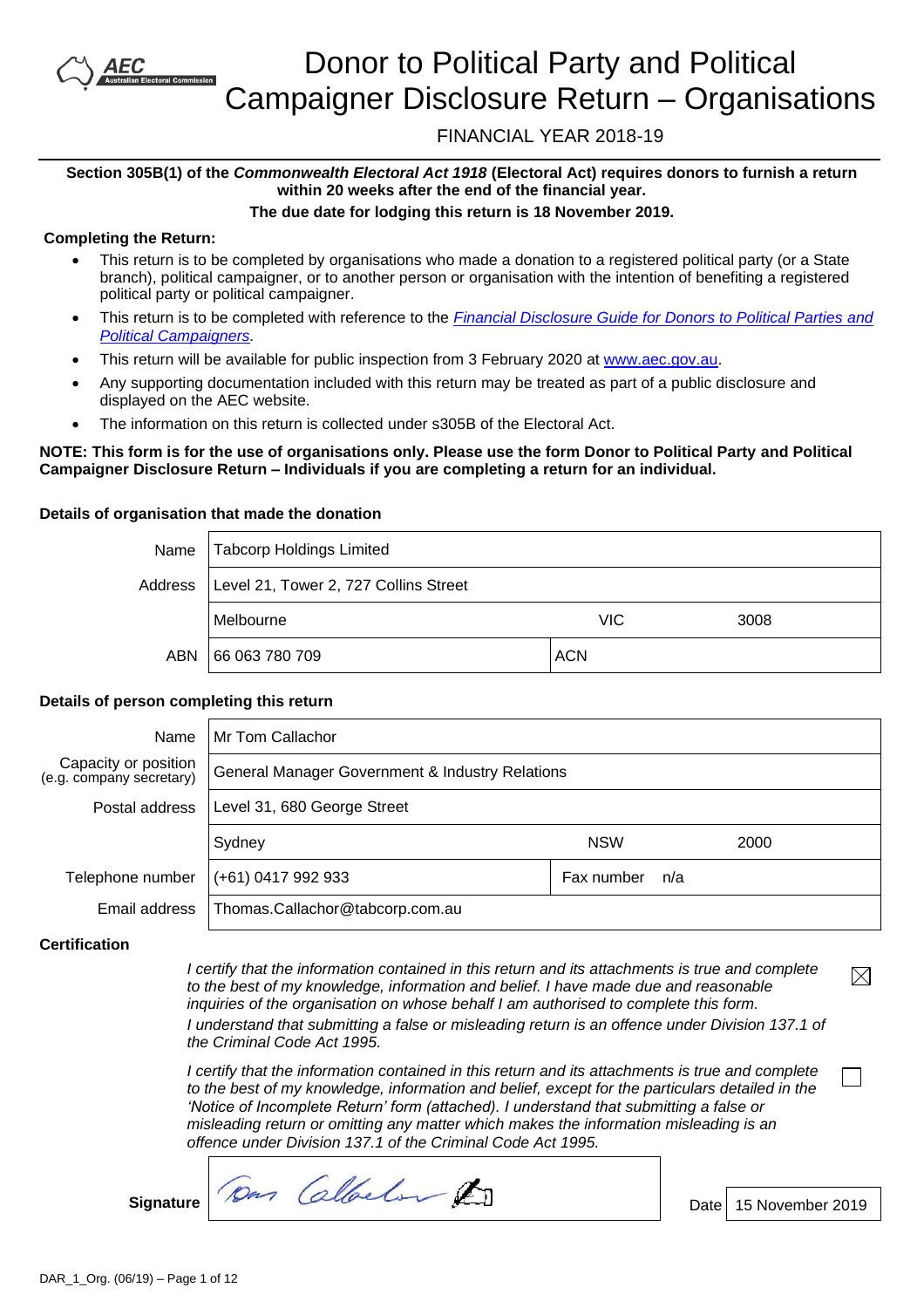| <b>Enquiries and returns</b> |  |  |
|------------------------------|--|--|
| should be addressed to:      |  |  |

Disclosure and Compliance Australian Electoral Commission Locked Bag 4007 Canberra ACT 2601

Phone: 02 6271 4552 Fax: 02 6293 7655 Email: fad@aec.gov.au

**Office use only** Date received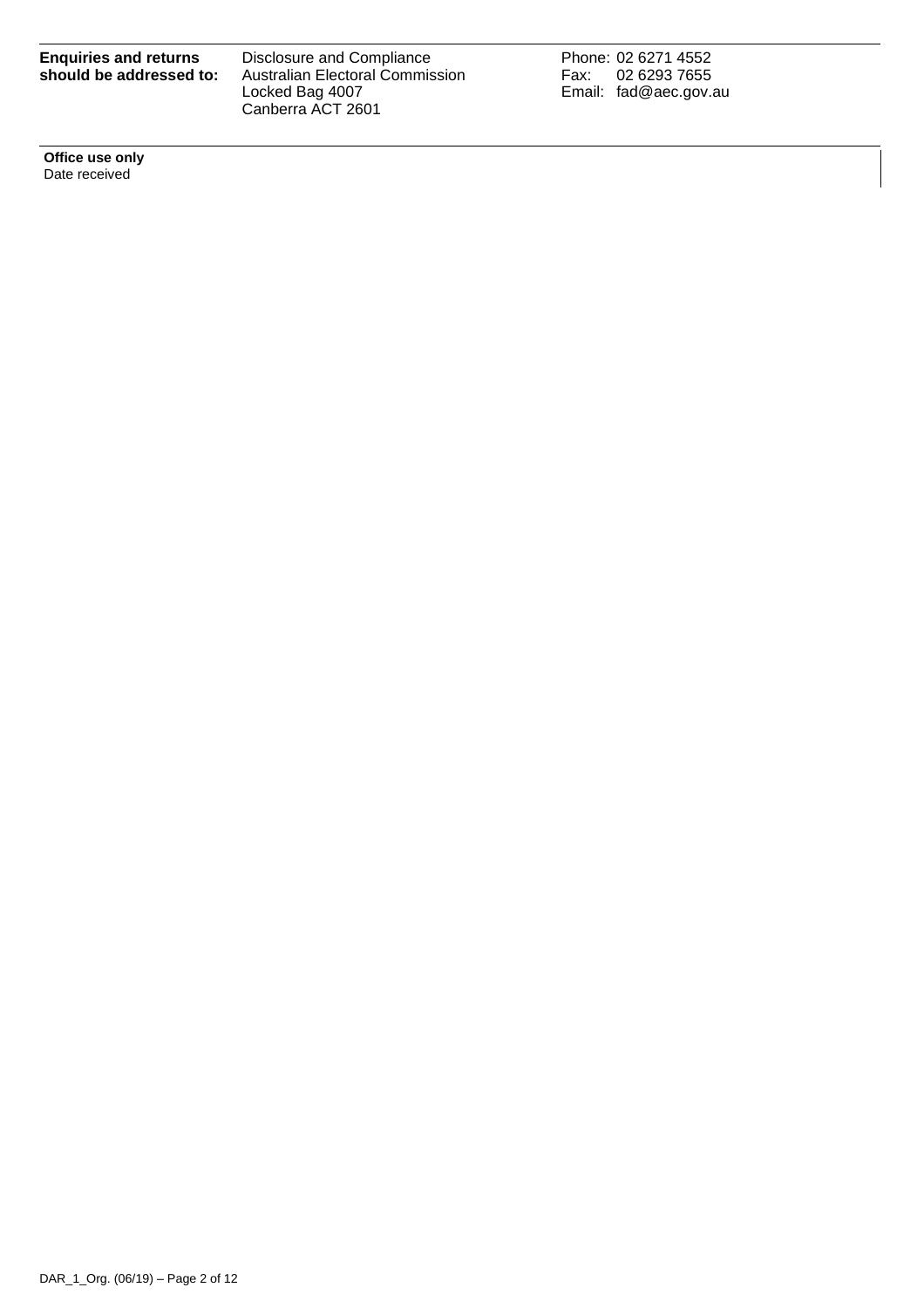### **Part 1a: Other business names**

| Do you operate or                          | No  |                          |
|--------------------------------------------|-----|--------------------------|
| conduct business under<br>any other names? | Yes | List other trading names |
|                                            |     |                          |
|                                            |     |                          |
|                                            |     |                          |
|                                            |     |                          |
|                                            |     |                          |

### **Part 1b: Related bodies corporate**

Subsection 287(6) of the *Commonwealth Electoral Act 1918* deems bodies corporate related under the provisions of the *Corporations Act 2001* to be a single entity for disclosure purposes. The parent company of the group, therefore, should lodge under its name a return consolidated across the entire group.

| Does this return cover                 | $\boxtimes$<br>No |                                                                |              |          |  |  |
|----------------------------------------|-------------------|----------------------------------------------------------------|--------------|----------|--|--|
| any other related bodies<br>corporate? | Yes               | List any related bodies corporate you are lodging on behalf of |              |          |  |  |
|                                        |                   | Name                                                           |              |          |  |  |
|                                        |                   | Postal address                                                 |              |          |  |  |
|                                        |                   | Suburb/town                                                    | <b>State</b> | Postcode |  |  |
|                                        |                   | <b>ABN</b>                                                     | <b>ACN</b>   |          |  |  |
|                                        |                   | Name                                                           |              |          |  |  |
|                                        |                   | Postal address                                                 |              |          |  |  |
|                                        |                   | Suburb/town                                                    | <b>State</b> | Postcode |  |  |
|                                        |                   | <b>ABN</b>                                                     | <b>ACN</b>   |          |  |  |
|                                        |                   | Name                                                           |              |          |  |  |
|                                        |                   | Postal address                                                 |              |          |  |  |
|                                        |                   | Suburb/town                                                    | <b>State</b> | Postcode |  |  |
|                                        |                   | ABN                                                            | <b>ACN</b>   |          |  |  |
|                                        |                   | Name                                                           |              |          |  |  |
|                                        |                   | Postal address                                                 |              |          |  |  |
|                                        |                   | Suburb/town                                                    | <b>State</b> | Postcode |  |  |
|                                        |                   | ABN                                                            | <b>ACN</b>   |          |  |  |
|                                        |                   | Name                                                           |              |          |  |  |
|                                        |                   | Postal address                                                 |              |          |  |  |
|                                        |                   | Suburb/town                                                    | <b>State</b> | Postcode |  |  |
|                                        |                   | ABN                                                            | <b>ACN</b>   |          |  |  |

*If insufficient space, please attach additional sheets.*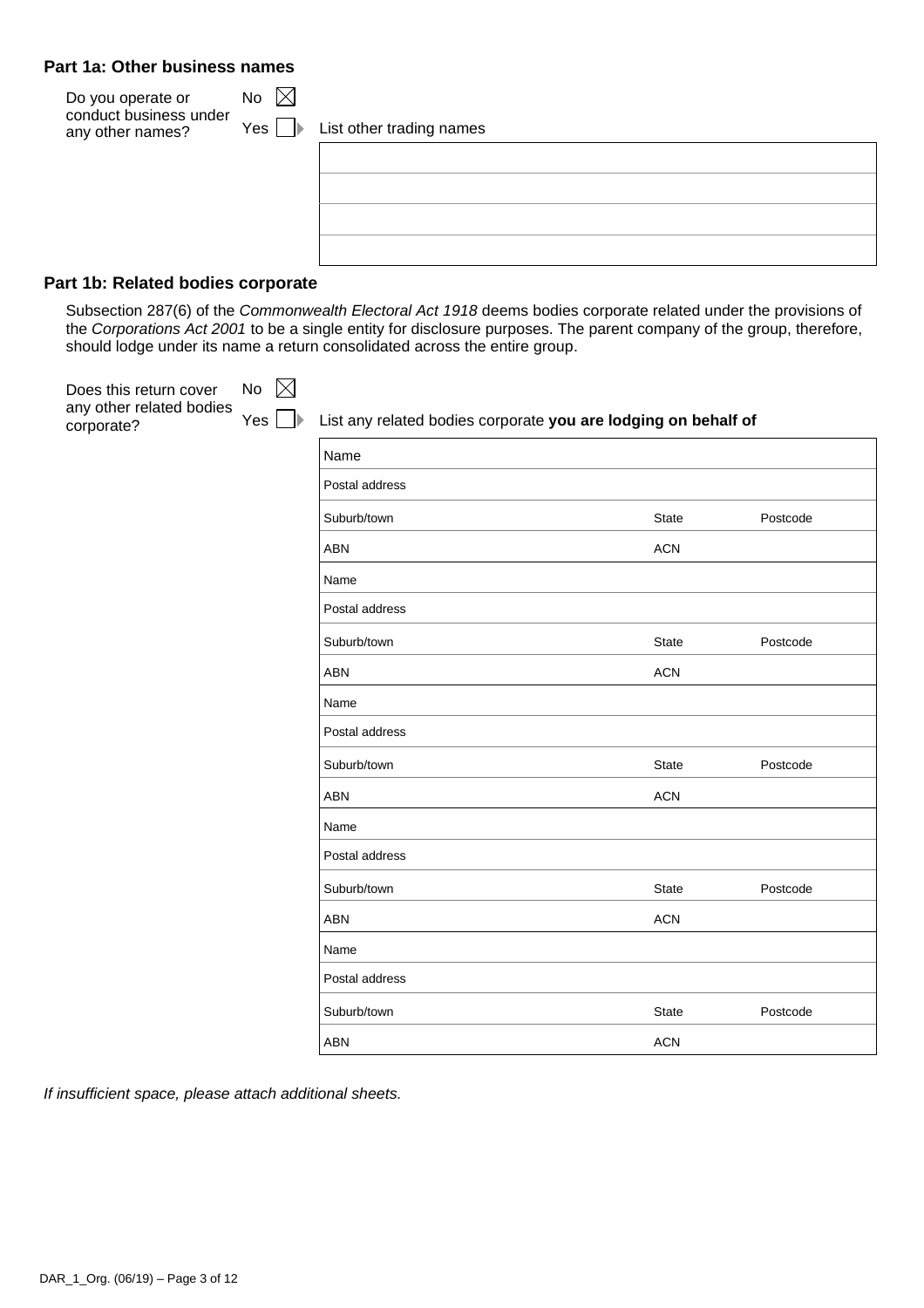### **Part 2: Donations made to a political party**

Details of **donations** made to a political party **totalling** more than \$13,800 between 1 July 2018 and 30 June 2019. If the total of donations made to one political party exceeds the disclosure threshold, all donations made to that political party, regardless of their value, must be disclosed.

For each donation made, the following details must be disclosed:

- Party name or code\* and the address of the political party to which the donation was made
- date each donation was made
- value of each donation made

|                 | Party details                                      |                  |               | Date of<br>donation | Value of donation**<br>(GST inclusive) |
|-----------------|----------------------------------------------------|------------------|---------------|---------------------|----------------------------------------|
| Name/Party Code | Liberal Party of Australia (NSW Division)          |                  |               | 16/07/2018          | .00<br>\$3,000                         |
| Postal address  | Locked Bag 2                                       |                  |               |                     |                                        |
| Suburb/town     | <b>Kings Cross</b>                                 | <b>State NSW</b> | Postcode 1340 |                     |                                        |
| Name/Party Code | Australian Labor Party (N.S.W. Branch)             |                  |               | 04/08/2018          | .00<br>\$4,500                         |
| Postal address  | PO Box K408                                        |                  |               |                     |                                        |
| Suburb/town     | Haymarket                                          | <b>State NSW</b> | Postcode 1240 |                     |                                        |
| Name/Party Code | Australian Labor Party (Western Australian Branch) |                  |               | 09/10/2018          | .00<br>\$13,750                        |
| Postal address  | PO Box 8117                                        |                  |               |                     |                                        |
| Suburb/town     | Perth BC                                           | State WA         | Postcode 6849 |                     |                                        |
| Name/Party Code | Liberal Party of Australia (NSW Division)          |                  |               | 19/10/2018          | .36<br>\$1,723                         |
| Postal address  | Locked Bag 2                                       |                  |               |                     |                                        |
| Suburb/town     | <b>Kings Cross</b>                                 | <b>State NSW</b> | Postcode 1340 |                     |                                        |
| Name/Party Code | National Party of Australia                        |                  |               | 30/10/2018          | .00<br>\$22,000                        |
| Postal address  | PO Box 6190                                        |                  |               |                     |                                        |
| Suburb/town     | Kingston                                           | State ACT        | Postcode 2604 |                     |                                        |
| Name/Party Code | Australian Labor Party (State of Queensland)       |                  |               | 08/11/2018          | .00 <sub>1</sub><br>\$800              |
| Postal address  | PO Box 5032                                        |                  |               |                     |                                        |
| Suburb/town     | West End                                           | State QLD        | Postcode 4101 |                     |                                        |
| Name/Party Code | Australian Labor Party (Northern Territory Branch) |                  |               | 08/01/2019          | \$1,000<br>.00                         |
| Postal address  | <b>GPO Box 2026</b>                                |                  |               |                     |                                        |
| Suburb/town     | Darwin                                             | State NT         | Postcode 0801 |                     |                                        |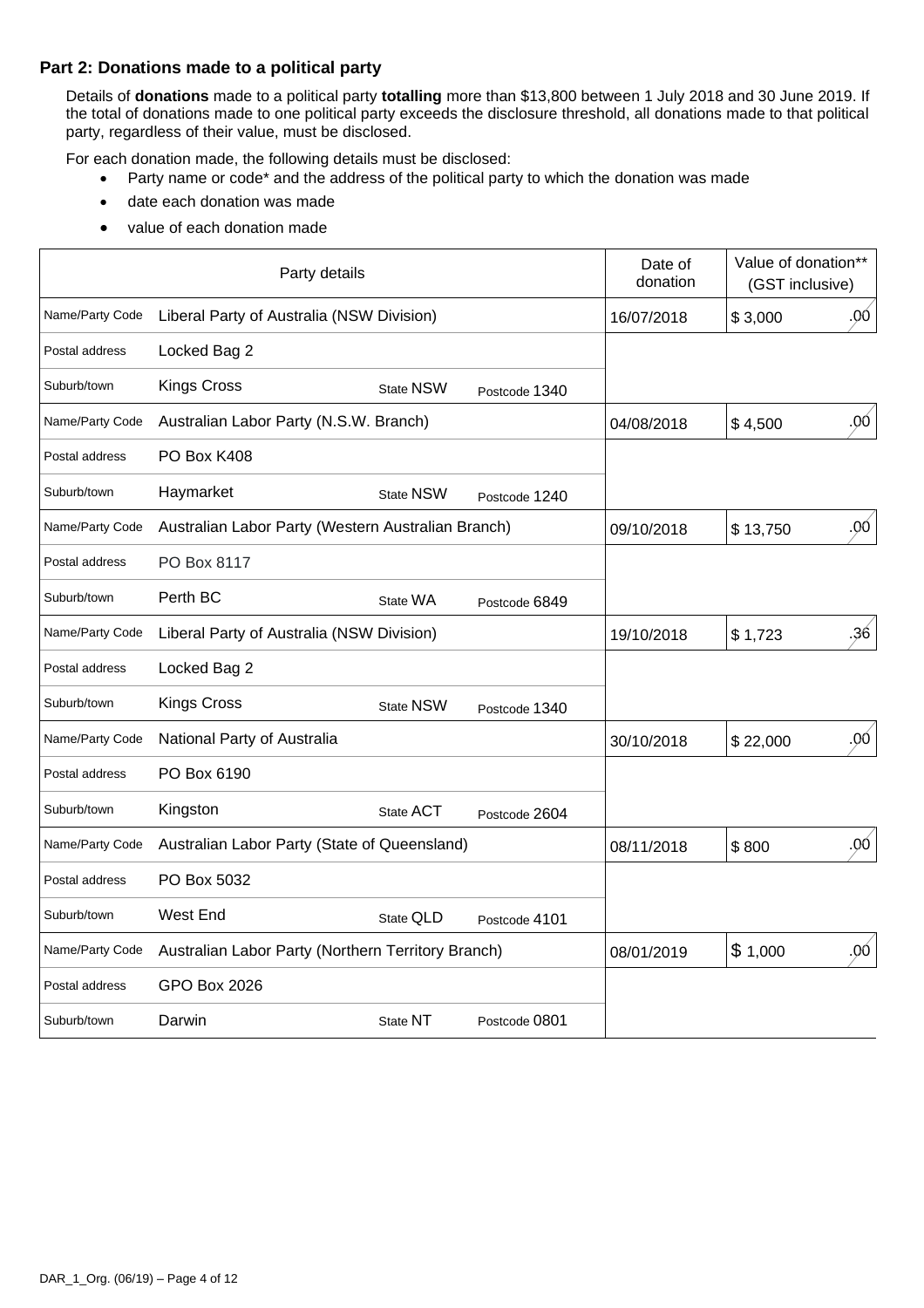|                 | Party details                                   |                  |               | Date of<br>donation | Value of donation**<br>(GST inclusive) |                  |
|-----------------|-------------------------------------------------|------------------|---------------|---------------------|----------------------------------------|------------------|
| Name/Party Code | Australian Labor Party (N.S.W. Branch)          |                  |               | 29/01/2019          | \$3,000                                | .00              |
| Postal address  | PO Box K408                                     |                  |               |                     |                                        |                  |
| Suburb/town     | Haymarket                                       | State NSW        | Postcode 1240 |                     |                                        |                  |
| Name/Party Code | Australian Labor Party (N.S.W. Branch)          |                  |               | 16/02/2019          | \$4,500                                | .00 <sub>1</sub> |
| Postal address  | PO Box K408                                     |                  |               |                     |                                        |                  |
| Suburb/town     | Haymarket                                       | <b>State NSW</b> | Postcode 1240 |                     |                                        |                  |
| Name/Party Code | Australian Labor Party (ALP)                    |                  |               | 18/03/2019          | \$1,500                                | .00 <sub>1</sub> |
| Postal address  | PO Box 6222                                     |                  |               |                     |                                        |                  |
| Suburb/town     | Kingston                                        | <b>State NSW</b> | Postcode 2604 |                     |                                        |                  |
| Name/Party Code | Liberal Party of Australia                      |                  |               | 22/03/2019          | \$5,000                                | .00 <sub>1</sub> |
| Postal address  | PO Box 6004                                     |                  |               |                     |                                        |                  |
| Suburb/town     | Kingston                                        | State ACT        | Postcode 2604 |                     |                                        |                  |
| Name/Party Code | Liberal Party of Australia (NSW Division)       |                  |               | 26/03/2019          | \$1,500                                | .00 <sub>0</sub> |
| Postal address  | Locked Bag 2                                    |                  |               |                     |                                        |                  |
| Suburb/town     | <b>Kings Cross</b>                              | <b>State NSW</b> | Postcode 1340 |                     |                                        |                  |
| Name/Party Code | Liberal Party of Australia (NSW Division)       |                  |               | 16/04/2019          | \$10,000                               | .00 <sub>1</sub> |
| Postal address  | Locked Bag 2                                    |                  |               |                     |                                        |                  |
| Suburb/town     | <b>Kings Cross</b>                              | <b>State NSW</b> | Postcode 1340 |                     |                                        |                  |
| Name/Party Code | Australian Labor Party (N.S.W. Branch)          |                  |               | 05/05/2019          | \$900                                  | .00 <sub>1</sub> |
| Postal address  | PO Box K408                                     |                  |               |                     |                                        |                  |
| Suburb/town     | Haymarket                                       | State NSW        | Postcode 1240 |                     |                                        |                  |
| Name/Party Code | Liberal Party of Australia (Victorian Division) |                  |               | 07/05/2019          | \$30,000                               | .90 <sub>1</sub> |
| Postal address  | Level 2, 60 Collins Street                      |                  |               |                     |                                        |                  |
| Suburb/town     | Melbourne                                       | State VIC        | Postcode 3000 |                     |                                        |                  |
| Name/Party Code | Liberal Party of Australia (NSW Division)       |                  |               | 10/05/2019          | \$2,500                                | .00 <sub>1</sub> |
| Postal address  | Locked Bag 2                                    |                  |               |                     |                                        |                  |
| Suburb/town     | <b>Kings Cross</b>                              | <b>State NSW</b> | Postcode 1340 |                     |                                        |                  |
| Name/Party Code | Liberal National Party of Queensland            |                  |               | 21/05/2019          | \$12,000                               | .00 <sub>1</sub> |
| Postal address  | PO Box 940                                      |                  |               |                     |                                        |                  |
| Suburb/town     | <b>Spring Hill</b>                              | State QLD        | Postcode 4004 |                     |                                        |                  |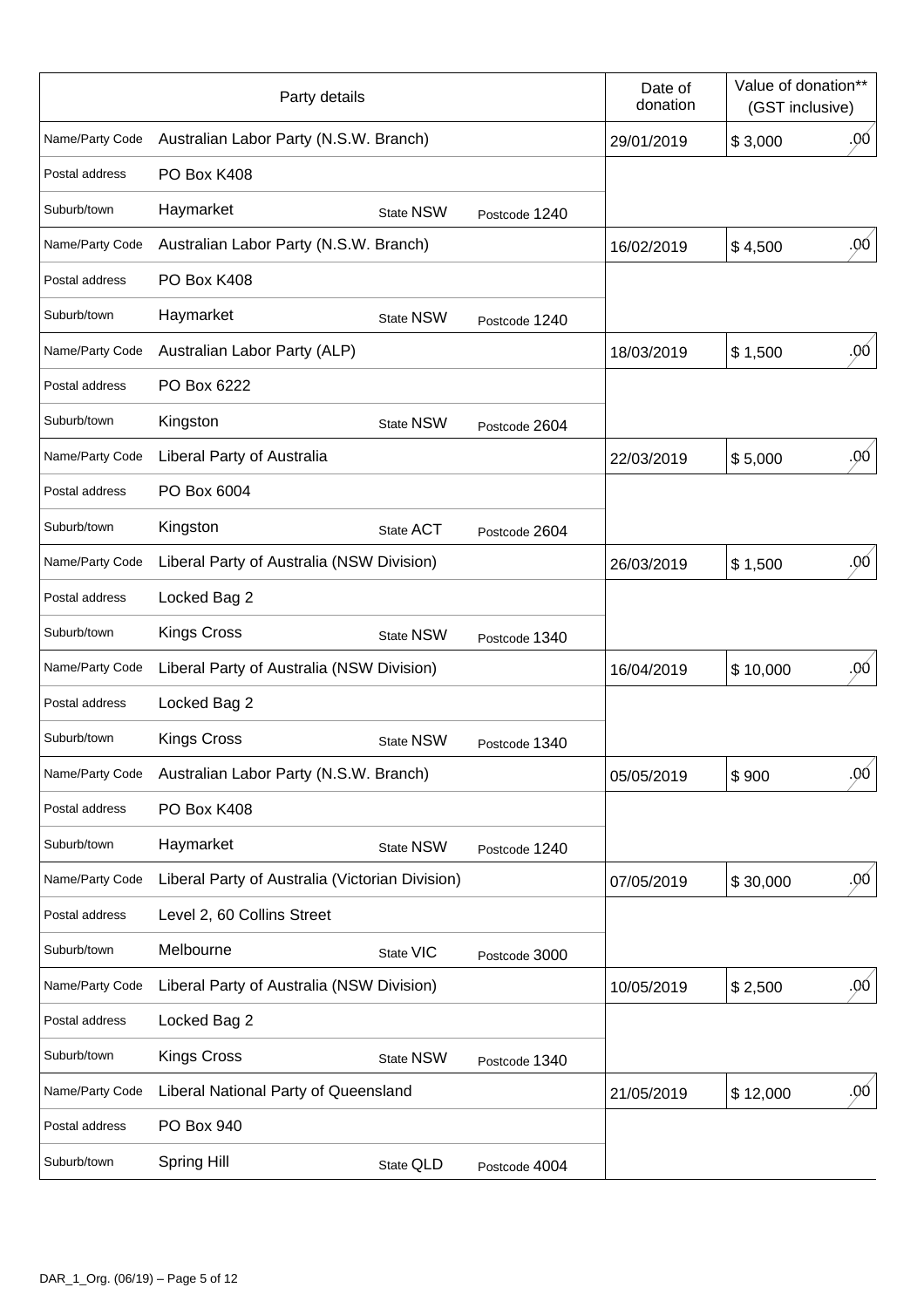|                 | Party details                                |                  |               | Date of<br>donation | Value of donation**<br>(GST inclusive) |
|-----------------|----------------------------------------------|------------------|---------------|---------------------|----------------------------------------|
| Name/Party Code | Australian Labor Party (State of Queensland) |                  |               | 22/05/2019          | .00<br>\$11,000                        |
| Postal address  | PO Box 5032                                  |                  |               |                     |                                        |
| Suburb/town     | West End                                     | State QLD        | Postcode 4101 |                     |                                        |
| Name/Party Code | Liberal Party of Australia (NSW Division)    |                  |               | 28/05/2019          | .00<br>\$10,000                        |
| Postal address  | Locked Bag 2                                 |                  |               |                     |                                        |
| Suburb/town     | <b>Kings Cross</b>                           | <b>State NSW</b> | Postcode 1340 |                     |                                        |
| Name/Party Code | Liberal Party of Australia                   |                  |               | 04/06/2019          | .00<br>\$5,000                         |
| Postal address  | PO Box 6004                                  |                  |               |                     |                                        |
| Suburb/town     | Kingston                                     | State ACT        | Postcode 2604 |                     |                                        |
| Name/Party Code | Liberal Party of Australia (NSW Division)    |                  |               | 04/06/2019          | .00<br>\$11,000                        |
| Postal address  | Locked Bag 2                                 |                  |               |                     |                                        |
| Suburb/town     | <b>Kings Cross</b>                           | <b>State NSW</b> | Postcode 1340 |                     |                                        |
| Name/Party Code | Australian Labor Party (N.S.W. Branch)       |                  |               | 11/06/2019          | .00<br>\$11,000                        |
| Postal address  | PO Box K408                                  |                  |               |                     |                                        |
| Suburb/town     | Haymarket                                    | State NSW        | Postcode 1240 |                     |                                        |
| Name/Party Code | National Party of Australia - N.S.W.         |                  |               | 25/06/2019          | .00<br>\$5,500                         |
| Postal address  | <b>GPO Box 4558</b>                          |                  |               |                     |                                        |
| Suburb/town     | Sydney                                       | <b>State NSW</b> | Postcode 2001 |                     |                                        |
| Name/Party Code | Liberal Party (W.A. Division) Inc.           |                  |               | 25/06/2019          | .00<br>\$8,250                         |
| Postal address  | PO Box 49                                    |                  |               |                     |                                        |
| Suburb/town     | <b>West Perth</b>                            | State WA         | Postcode 6872 |                     |                                        |

| Total \$ 179,423 |  |
|------------------|--|
|------------------|--|

**Please see Appendix A for FY19 expenditure reconciliation.**

**Note: Payments to NSW political parties are made for the purposes of and to relevant federal campaign accounts only.**

\*A full list of political parties and their **party codes** is at the end of this form.

\*\* In this form donation is a **gift** within the meaning in section 287(1) of the Electoral Act.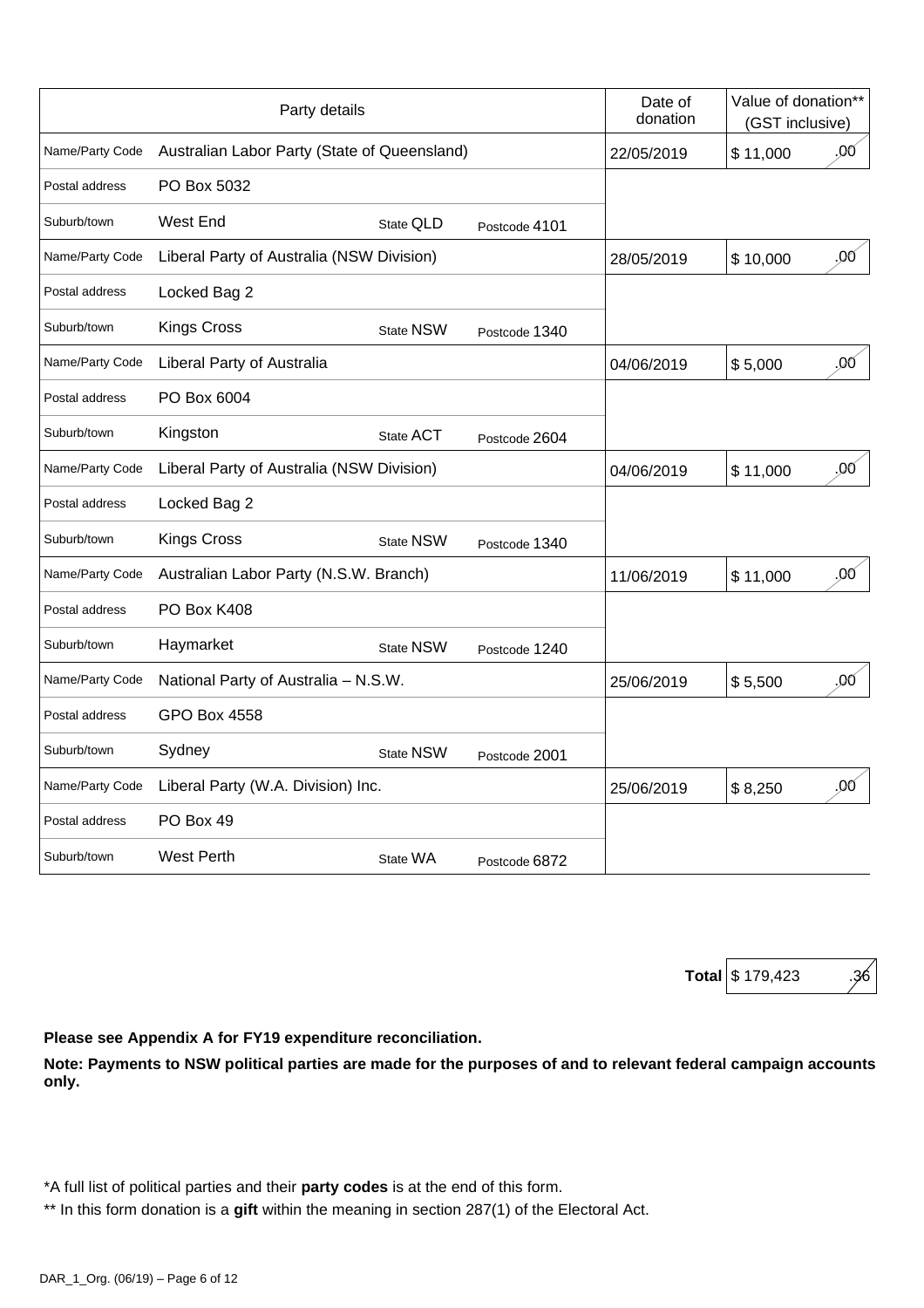### **Part 3: Donations made to a political campaigner**

Details of **donations** made to a political campaigner **totalling** more than \$13,800 between 1 July 2018 and 30 June 2019. If the total of donations made to one political campaigner exceeds the disclosure threshold, all donations made to that political campaigner, regardless of their value, must be disclosed.

For each donation made, the following details must be disclosed:

- name and address of the political campaigner to which the donation was made
- date each donation was made
- value of each donation made.

|                | Campaigner details |          | Date of<br>donation |                                           | Value of donation**<br>(GST inclusive) |
|----------------|--------------------|----------|---------------------|-------------------------------------------|----------------------------------------|
| Name           |                    |          |                     | $\, \, \raisebox{12pt}{$\scriptstyle \$}$ | .00                                    |
| Postal address |                    |          |                     |                                           |                                        |
| Suburb/town    | State              | Postcode |                     |                                           |                                        |
| Name           |                    |          |                     | $\boldsymbol{\$}$                         | .00                                    |
| Postal address |                    |          |                     |                                           |                                        |
| Suburb/town    | State              | Postcode |                     |                                           |                                        |
| Name           |                    |          |                     | $\boldsymbol{\$}$                         | .00 <sub>1</sub>                       |
| Postal address |                    |          |                     |                                           |                                        |
| Suburb/town    | State              | Postcode |                     |                                           |                                        |
| Name           |                    |          |                     | $\boldsymbol{\$}$                         | .00 <sub>1</sub>                       |
| Postal address |                    |          |                     |                                           |                                        |
| Suburb/town    | State              | Postcode |                     |                                           |                                        |
| Name           |                    |          |                     | $\, \, \raisebox{12pt}{$\scriptstyle \$}$ | .00 <sub>1</sub>                       |
| Postal address |                    |          |                     |                                           |                                        |
| Suburb/town    | <b>State</b>       | Postcode |                     |                                           |                                        |
| Name           |                    |          |                     | \$                                        | .00                                    |
| Postal address |                    |          |                     |                                           |                                        |
| Suburb/town    | State              | Postcode |                     |                                           |                                        |
| Name           |                    |          |                     | $\boldsymbol{\$}$                         | .90                                    |
| Postal address |                    |          |                     |                                           |                                        |
| Suburb/town    | State              | Postcode |                     |                                           |                                        |

*If insufficient space, please attach additional sheets.* **Total** \$ **Total** \$ .00

\*\* In this form donation is a **gift** within the meaning in section 287(1) of the Electoral Act.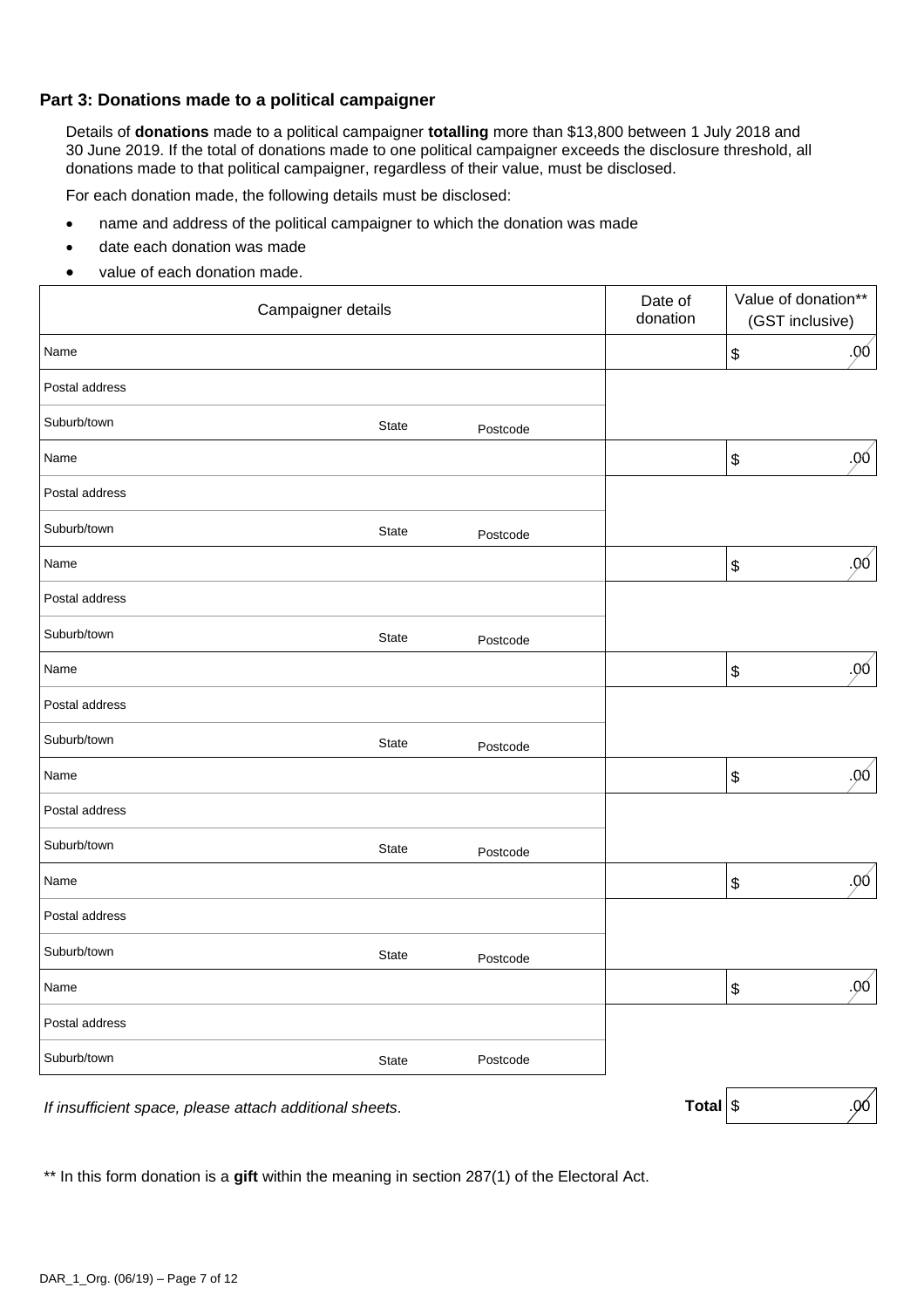### **Part 4: Donations received**

Details of **donations** of more than \$13,800 **received** and used (wholly or partly) to make donations shown in Part 2 or Part 3 of this return. The 'donations received' section of this return applies to a donor:

- who received a donation of more than \$13,800 (whether within the 2018-19 financial year or not); **and**
- used that donation, or part of it, to make donations totalling more than \$13,800 to a political party or political campaigner in the 2018-19 financial year.

For donations that meet the disclosure criteria above, the following details must be reported:

- full name and address details\*\*\* of the person or organisation from whom the donation was received
- date each donation was received
- value or amount of each donation.

| Donation received from |       |          | Date of<br>donation | Value of donation**<br>(GST inclusive) |     |
|------------------------|-------|----------|---------------------|----------------------------------------|-----|
| Name                   |       |          |                     | $\boldsymbol{\$}$<br>,00               |     |
| Postal address         |       |          |                     |                                        |     |
| Suburb/town            | State | Postcode |                     |                                        |     |
| Name                   |       |          |                     | $\boldsymbol{\$}$                      | .00 |
| Postal address         |       |          |                     |                                        |     |
| Suburb/town            | State | Postcode |                     |                                        |     |
| Name                   |       |          |                     | $\boldsymbol{\$}$                      | .00 |
| Postal address         |       |          |                     |                                        |     |
| Suburb/town            | State | Postcode |                     |                                        |     |
| Name                   |       |          |                     | $\boldsymbol{\$}$                      | .00 |
| Postal address         |       |          |                     |                                        |     |
| Suburb/town            | State | Postcode |                     |                                        |     |
| Name                   |       |          |                     | $\boldsymbol{\$}$                      | .00 |
| Postal address         |       |          |                     |                                        |     |
| Suburb/town            | State | Postcode |                     |                                        |     |
| Name                   |       |          |                     | $\boldsymbol{\$}$                      | ,00 |
| Postal address         |       |          |                     |                                        |     |
| Suburb/town            | State | Postcode |                     |                                        |     |
| Name                   |       |          |                     | $\boldsymbol{\mathsf{\$}}$             | .00 |
| Postal address         |       |          |                     |                                        |     |
| Suburb/town            | State | Postcode |                     |                                        |     |

*If insufficient space, please attach additional sheets.* **Total**  $\int$  **Total**  $\int$  **Total**  $\int$   $\int$   $\frac{1}{2}$ 

\*\* In this form donation is a **gift** within the meaning in section 287(1) of the Electoral Act.

#### **\*\*\* Name and address details**

- If the gift was from an unincorporated association (other than a registered industrial organisation), the name of the association and the name and addresses of the executive committee members are required.
- If the gift was from a trust, the name of the trust, and the name and addresses of the trustee are required.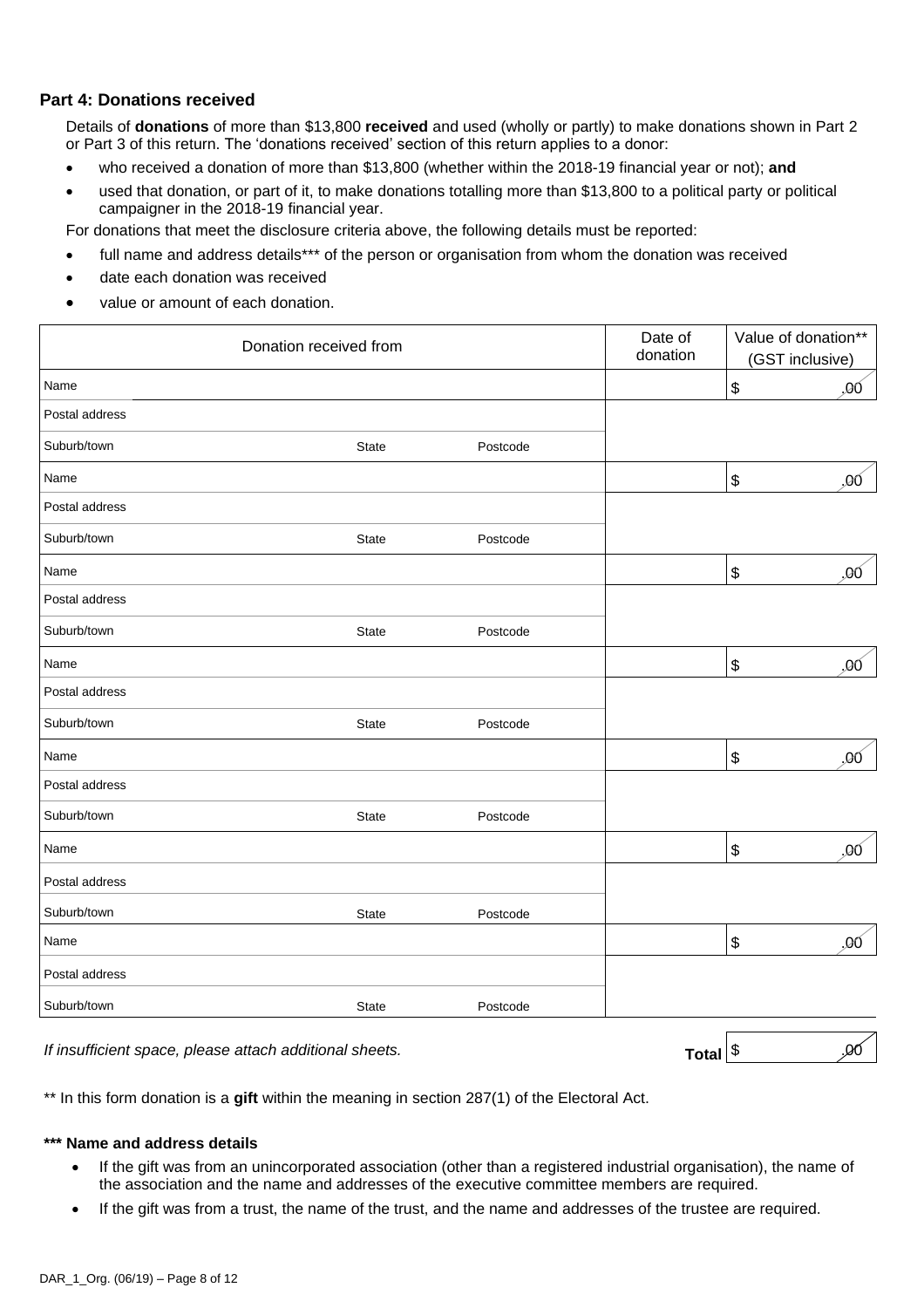# **Registered Political Party and Branch Codes**

## **CODE Party / Branch**

| <b>ACP-FED</b> | Australian Conservatives              |
|----------------|---------------------------------------|
| <b>ACP-ACT</b> | Australian Conservatives (ACT)        |
| <b>ACP-NSW</b> | <b>Australian Conservatives (NSW)</b> |
| <b>ACP-NT</b>  | Australian Conservatives (NT)         |
| <b>ACP-QLD</b> | Australian Conservatives (Qld)        |
| <b>ACP-SA</b>  | Australian Conservatives (SA)         |
| <b>ACP-TAS</b> | Australian Conservatives (Tas)        |
| <b>ACP-VIC</b> | Australian Conservatives (Vic)        |
| <b>ACP-WA</b>  | Australian Conservatives (WA)         |

| <b>ALP-ACT</b> | Australian Labor Party (ACT Branch)                   |  |  |  |  |
|----------------|-------------------------------------------------------|--|--|--|--|
| <b>ALP-NSW</b> | Australian Labor Party (N.S.W. Branch)                |  |  |  |  |
| <b>ALP-NT</b>  | Australian Labor Party (Northern Territory<br>Branch) |  |  |  |  |
| <b>ALP-QLD</b> | Australian Labor Party (State of Queensland)          |  |  |  |  |
| <b>ALP-SA</b>  | Australian Labor Party (South Australian<br>Branch)   |  |  |  |  |
| <b>ALP-TAS</b> | Australian Labor Party (Tasmanian Branch)             |  |  |  |  |
| <b>ALP-VIC</b> | Australian Labor Party (Victorian Branch)             |  |  |  |  |
| <b>ALP-WA</b>  | Australian Labor Party (Western Australian<br>Branch) |  |  |  |  |
| <b>ALP-FED</b> | Australian Labor Party (ALP)                          |  |  |  |  |
| <b>CLR-NSW</b> | Country Labor Party                                   |  |  |  |  |

| <b>DLP-NSW</b> | Democratic Labour Party (DLP) NSW Branch                    |
|----------------|-------------------------------------------------------------|
| <b>DLP-QLD</b> | Democratic Labour Party (DLP) - Queensland<br><b>Branch</b> |
| <b>DLP-VIC</b> | Democratic Labour Party (DLP) - Victorian<br><b>Branch</b>  |
| DLP-WA         | Democratic Labour Party (DLP) - WA Branch                   |
| <b>DLP</b>     | Democratic Labour Party (DLP) of Australia                  |

| <b>GRN-ACT</b> | Australian Greens, Australian Capital Territory<br><b>Branch</b> |
|----------------|------------------------------------------------------------------|
| <b>GRN-NSW</b> | The Greens NSW                                                   |
| <b>GRN-NT</b>  | Australian Greens, Northern Territory Branch                     |
| <b>GRN-QLD</b> | Queensland Greens                                                |
| <b>GRN-SA</b>  | Australian Greens (South Australia)                              |
| <b>GRN-TAS</b> | Australian Greens. Tasmanian Branch                              |
| <b>GRN-VIC</b> | The Australian Greens - Victoria                                 |
| <b>GRN-WA</b>  | The Greens (WA) Inc                                              |
| <b>GRN</b>     | <b>Australian Greens</b>                                         |
|                |                                                                  |

| <b>LIB-ACT</b> | Liberal Party of Australia - ACT Division       |  |  |  |
|----------------|-------------------------------------------------|--|--|--|
| <b>LIB-NSW</b> | Liberal Party of Australia, NSW Division        |  |  |  |
| <b>LNP-QLD</b> | Liberal National Party of Queensland            |  |  |  |
| LIB-SA         | Liberal Party of Australia (S.A. Division)      |  |  |  |
| <b>LIB-TAS</b> | Liberal Party of Australia - Tasmanian Division |  |  |  |
| LIB-VIC        | Liberal Party of Australia (Victorian Division) |  |  |  |
| LIB-WA         | Liberal Party (W.A. Division) Inc.              |  |  |  |
| LIB-FED        | Liberal Party of Australia                      |  |  |  |

| <b>NAT-SA</b>  | National Party of Australia (S.A.) Inc.                                 |  |  |  |  |
|----------------|-------------------------------------------------------------------------|--|--|--|--|
| <b>NAT-VIC</b> | National Party of Australia - Victoria                                  |  |  |  |  |
| <b>NAT-NSW</b> | National Party of Australia - N.S.W.                                    |  |  |  |  |
| NAT-WA         | National Party of Australia (WA) Inc                                    |  |  |  |  |
| <b>NAT-FED</b> | National Party of Australia                                             |  |  |  |  |
|                |                                                                         |  |  |  |  |
| <b>LDP-FED</b> | <b>Liberal Democratic Party</b>                                         |  |  |  |  |
| <b>LDP-ACT</b> | Liberal Democratic Party (ACT Branch)                                   |  |  |  |  |
| <b>LDP-NSW</b> | Liberal Democratic Party (NSW Branch)                                   |  |  |  |  |
| <b>LDP-QLD</b> | Liberal Democratic Party (QLD Branch)                                   |  |  |  |  |
| <b>LDP-SA</b>  | Liberal Democratic Party (SA Branch)                                    |  |  |  |  |
| <b>LDP-VIC</b> | Liberal Democratic Party (Victoria Branch)                              |  |  |  |  |
| <b>LDP-WA</b>  | Liberal Democratic Party (WA Branch)                                    |  |  |  |  |
| <b>SPP</b>     | #Sustainable Australia                                                  |  |  |  |  |
| AJP            | Animal Justice Party                                                    |  |  |  |  |
| <b>AFP-NSW</b> | Australia First Party (NSW) Incorporated                                |  |  |  |  |
| AAPH           | Australian Affordable Housing Party                                     |  |  |  |  |
| ABF            | <b>Australian Better Families</b>                                       |  |  |  |  |
| ACH            | <b>Australian Christians</b>                                            |  |  |  |  |
| CAL            | <b>Australian Country Party</b>                                         |  |  |  |  |
| AUD            | <b>Australian Democrats</b>                                             |  |  |  |  |
| APEP           | Australian People's Party                                               |  |  |  |  |
| <b>PROG</b>    | Australian Progressives                                                 |  |  |  |  |
| <b>AWP</b>     | Australian Workers Party                                                |  |  |  |  |
| XEN            | <b>Centre Alliance</b>                                                  |  |  |  |  |
| CPP            | <b>Child Protection Party</b>                                           |  |  |  |  |
| CDP            | Christian Democratic Party (Fred Nile Group)                            |  |  |  |  |
| CEC            | Citizens Electoral Council of Australia                                 |  |  |  |  |
| SOL            | Climate Action! Immigration Action!<br>Accountable Politicians!         |  |  |  |  |
| <b>CLP-NT</b>  | Country Liberals (Northern Territory)                                   |  |  |  |  |
| <b>DHJP</b>    | Derryn Hinch's Justice Party                                            |  |  |  |  |
| <b>FACN</b>    | <b>FRASER ANNING'S CONSERVATIVE</b><br><b>NATIONAL PARTY</b>            |  |  |  |  |
| <b>NMP</b>     | Health Australia Party                                                  |  |  |  |  |
| HEM            | Help End Marijuana Prohibition (HEMP) Party                             |  |  |  |  |
| <b>ICAN</b>    | Independents For Climate Action Now                                     |  |  |  |  |
| IMO            | <b>Involuntary Medication Objectors</b><br>(Vaccination/Fluoride) Party |  |  |  |  |
| <b>JLN</b>     | Jacqui Lambie Network                                                   |  |  |  |  |
| <b>KAP</b>     | Katter's Australian Party                                               |  |  |  |  |
| LAOL           | Love Australia or Leave                                                 |  |  |  |  |
| <b>NCP</b>     | Non-Custodial Parents Party (Equal Parenting)                           |  |  |  |  |
| ONA            | Pauline Hanson's One Nation                                             |  |  |  |  |
| PIR            | Pirate Party Australia                                                  |  |  |  |  |
| <b>REAS</b>    | Reason Australia                                                        |  |  |  |  |
| <b>RPA</b>     | Republican Party of Australia                                           |  |  |  |  |
| <b>RUA</b>     | Rise Up Australia Party                                                 |  |  |  |  |
| FUT            | Science Party                                                           |  |  |  |  |
| <b>SPA</b>     | Secular Party of Australia                                              |  |  |  |  |
| SUN            | Seniors United Party of Australia                                       |  |  |  |  |
| SFP            | Shooters, Fishers and Farmers Party                                     |  |  |  |  |
| <b>SAL</b>     | Socialist Alliance                                                      |  |  |  |  |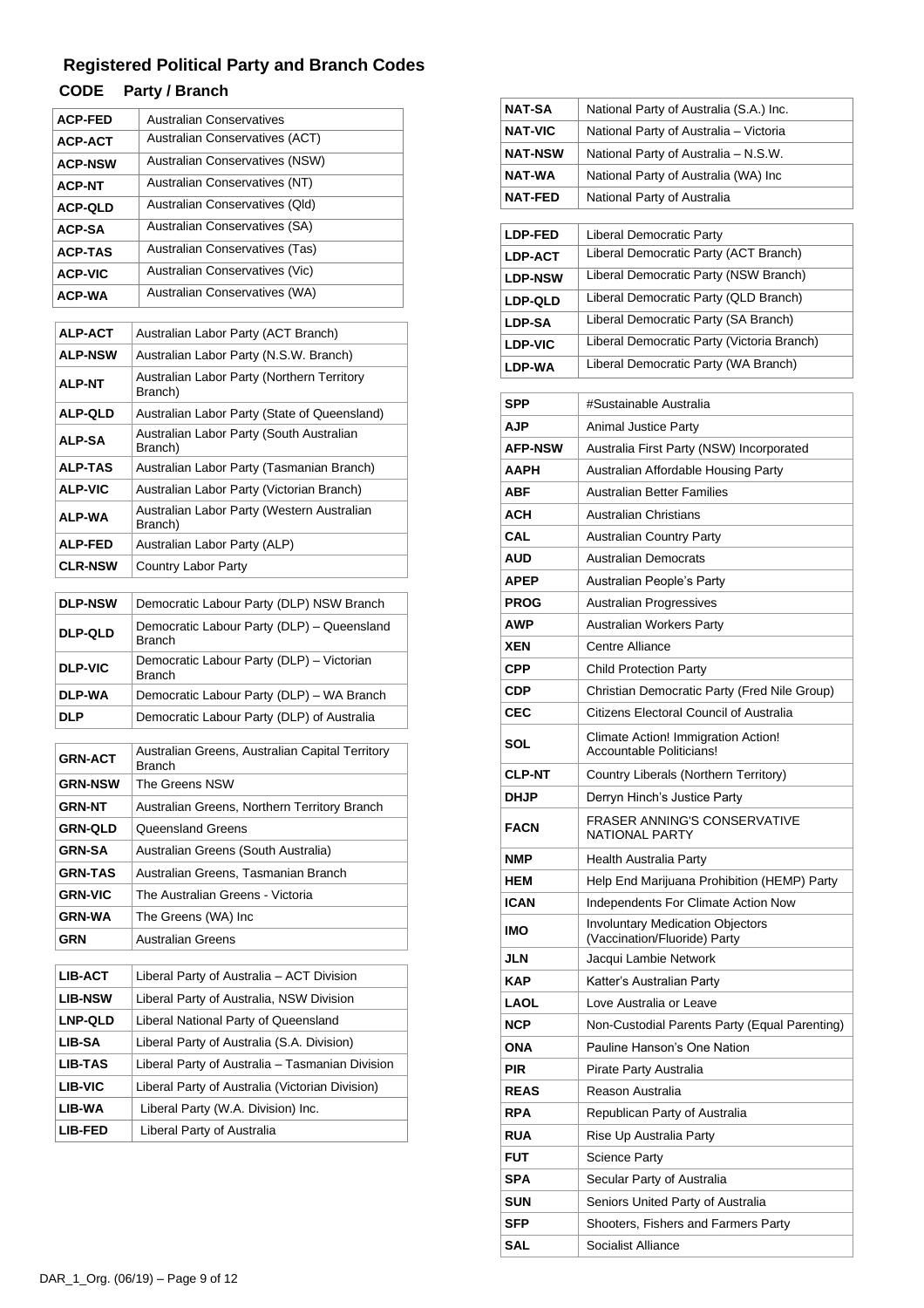| <b>SEP</b>  | Socialist Equality Party           |  |  |
|-------------|------------------------------------|--|--|
| <b>ARTS</b> | The Arts Party                     |  |  |
| <b>AMHP</b> | The Australian Mental Health Party |  |  |
| <b>GAP</b>  | The Great Australian Party         |  |  |
| <b>TSBP</b> | The Small Business Party           |  |  |
| TTP         | The Together Party                 |  |  |
| <b>TWP</b>  | The Women's Party                  |  |  |
| <b>TSSA</b> | Tim Storer Independent SA          |  |  |
| <b>UAPP</b> | United Australia Party             |  |  |
| <b>VNS</b>  | <b>Victorian Socialists</b>        |  |  |
| <b>VEP</b>  | Voluntary Euthanasia Party         |  |  |
| <b>FLUX</b> | VOTEFLUX.ORG   Upgrade Democracy!  |  |  |
| <b>WAP</b>  | WESTERN AUSTRALIA PARTY            |  |  |
| ALA         | Yellow Vest Australia              |  |  |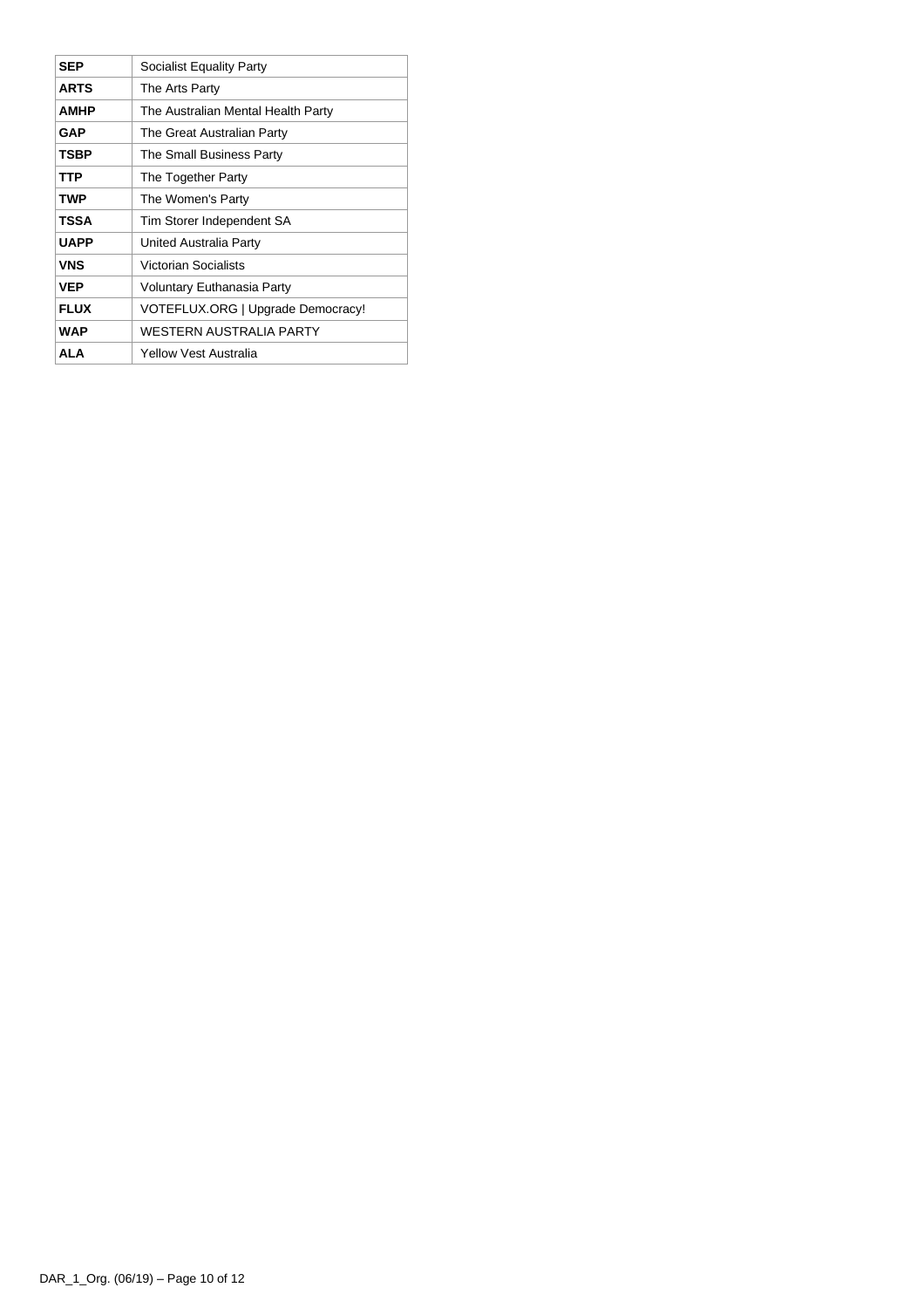### **Links**

State Government legislation may place requirements on political donations in addition to federal requirements. Check with your state electoral commission about requirements in your state.

### **NSW Electoral Commission\***

<http://www.elections.nsw.gov.au/>

### **Victorian Electoral Commission\***

<http://www.vec.vic.gov.au/>

### **Electoral Commission of Queensland\***

<http://www.ecq.qld.gov.au/>

### **Western Australian Electoral Commission\***

<http://www.waec.wa.gov.au/>

### **Electoral Commission of South Australia\***

<http://www.ecsa.sa.gov.au/>

### **Tasmanian Electoral Commission**

<http://tec.tas.gov.au/>

### **Australian Capital Territory Electoral Commission\***

<http://www.elections.act.gov.au/>

### **Northern Territory Electoral Commission\***

<http://www.ntec.nt.gov.au/>

\*denotes an organisation that operates a funding and disclosure scheme separate from the Commonwealth disclosure scheme as at <date>.